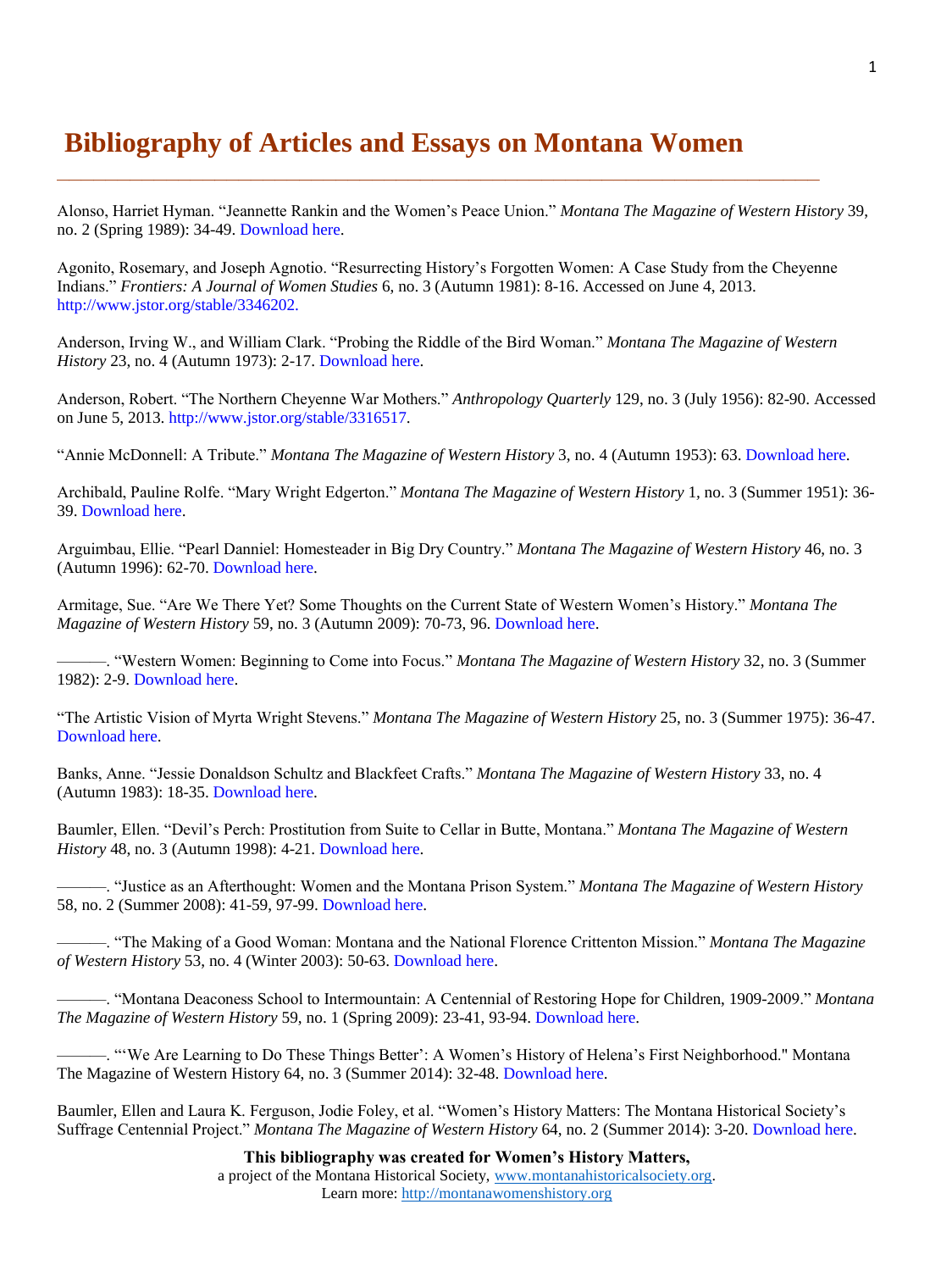Bevis, William. "Nannie Alderson's Frontiers: And Ours." *Montana The Magazine of Western History* 39, no. 2 (Spring 1989): 29-33. [Download here.](http://montanawomenshistory.org/wp-content/uploads/2013/11/Bevis-William-Nannie-Aldersons-Frontiers.pdf)

Bishop, Joan. "From Hill 57 to Capitol Hill: 'Making the Sparks Fly': Sister Providencia Tolan's Drive on Behalf of Montana's Off-Reservation Indians, 1950-1970." *Montana The Magazine of Western History* 43, no. 3 (Summer 1993):16- 29. [Download here.](http://montanawomenshistory.org/wp-content/uploads/2013/11/Bishop-Joan-From-Hill-57-to-Capitol-Hill.pdf)

———. "Game of Freeze-Out: Marguerite Greenfield and Her Battle with the Great Northern Railway, 1920-1929." *Montana The Magazine of Western History* 35, no. 3 (Summer 1985): 14-27. [Download here.](http://montanawomenshistory.org/wp-content/uploads/2013/11/Bishop-Joan-Game-of-Freeze-Out.pdf)

Blew, Mary Clearman. "'When Montana and I Were Young': Margaret Bell's Memoir of a Northern Montana Childhood." *Montana The Magazine of Western History* 51, no. 3 (Autumn 2001): 2-19. [Download here.](http://montanawomenshistory.org/wp-content/uploads/2013/11/Blew-Mary-Clearman-When-Montana-and-I-Were-Young.pdf)

Board, John C. "The Lady from Montana." *Montana The Magazine of Western History* 17, no. 3 (Summer 1967): 2-17. [Download here.](http://montanawomenshistory.org/wp-content/uploads/2013/11/Board-John-C.-The-Lady-from-Montana.pdf)

Bridenstine, Ellenore M. "My Years as Montana's First Woman State Senator." *Montana The Magazine of Western History* 39, no. 1 (Winter 1989): 54-58. [Download here.](http://montanawomenshistory.org/wp-content/uploads/2013/11/Bridenstine-Ellenore-My-Years-as-Montanas-First-Woman-State-Senator.pdf)

Brier, Warren J. "Tilting Skirts & Hurdy-Gurdies: A Commentary on Gold Camp Women." *Montana The Magazine of Western History* 19, no. 4 (Autumn 1969): 58-67[. Download here.](http://montanawomenshistory.org/wp-content/uploads/2013/11/Brier-Warren-J.-Tilting-Skirts-and-Hurdy-Gurdies-A-Commentary-on-Gold-Camp-Women.pdf)

Brown, Peggy. "Montana State University: Seeking Women's Equity through Curriculum Revision." *Women's Studies Quarterly* 10, no. 1 (Spring 1982): 25-26. Accessed on June 4, 2013. [http://www.jstor.org/stable/40003120.](http://www.jstor.org/stable/40003120)

Burlingame, Merrill G. "The Andrew Jackson Hunter Family: Mary Hunter Doane." *Montana The Magazine of Western History* 1, no.1 (Winter 1951): 3, 5-13[. Download here.](http://montanawomenshistory.org/wp-content/uploads/2013/11/Burlingame-Merrill-The-Andrew-Jackson-Hunter-Family-Mary-Hunter-Doane.pdf)

Cairns, Kathleen A. "'Enigma Woman' Nellie Madison: Femme Fatales and Noir Fiction," 54, no. 1 *Montana The Magazine of Western History* (Winter 2004): 14-25[. Download here.](http://montanawomenshistory.org/wp-content/uploads/2013/11/Cairns-Enigma-Woman.pdf)

Cameron, Ruth E. "Homestead Fun." *Montana The Magazine of Western History* 31, no. 2 (Spring 1981): 68-69. [Download](http://montanawomenshistory.org/wp-content/uploads/2013/11/Cameron-Ruth-Homestead-Fun.pdf)  [here.](http://montanawomenshistory.org/wp-content/uploads/2013/11/Cameron-Ruth-Homestead-Fun.pdf)

Campbell, Gregory R. "Changing Patterns of Health and Effective Fertility among the Northern Cheyenne of Montana, 1886-1903." *American Indian Quarterly* 15, no. 3 (Summer 1991): 339-358. Accessed on June 4, 2013. [http://www.jstor.org/stable/1185474.](http://www.jstor.org/stable/1185474)

Carter, Patricia A. "'Completely Discouraged': Women Teachers' Resistance in the Bureau of Indian Affairs Schools, 1900- 1910." *Frontiers: A Journal of Women Studies* 15, no. 3 (1995): 53-86. Accessed on June 4, 2013. [http://www.jstor.org/stable/3346785.](http://www.jstor.org/stable/3346785)

Chaffin, Glenn. "Aunt Tish: Beloved Gourmet of the Bitter Root." *Montana The Magazine of Western History* 21, no. 4 (Autumn 1971): 67-69. [Download here.](http://montanawomenshistory.org/wp-content/uploads/2013/11/Chaffin-Glenn-Aunt-Tish.pdf)

Christense, Bonnie. "'Nothing up Here but Foreigners and Coal Slack': World War I and the Transformation of Red Lodge." *Montana The Magazine of Western History* 52, no. 3 (Autumn 2002): 16-29. [Download here.](http://montanawomenshistory.org/wp-content/uploads/2013/11/Christense-Bonnie-Nothing-Up-Here-But-Foreigners.pdf)

Chuinard, E. G. "The Actual Role of the Bird Woman: Purposeful Member of the Corps or Casual 'Tag Along?'" *Montana The Magazine of Western History* 26, no. 3 (Summer 1976): 18-29. [Download here.](http://montanawomenshistory.org/wp-content/uploads/2013/11/Chuinard-E.G.-The-Actual-Role-of-the-Bird-Woman.pdf)

Clayton, John. "Caroline Lockhart (1871–1962)." *Legacy* 22, no. 1 (2005): 63-69. Accessed on June 4, 2013. [http://www.jstor.org/stable/25679527.](http://www.jstor.org/stable/25679527)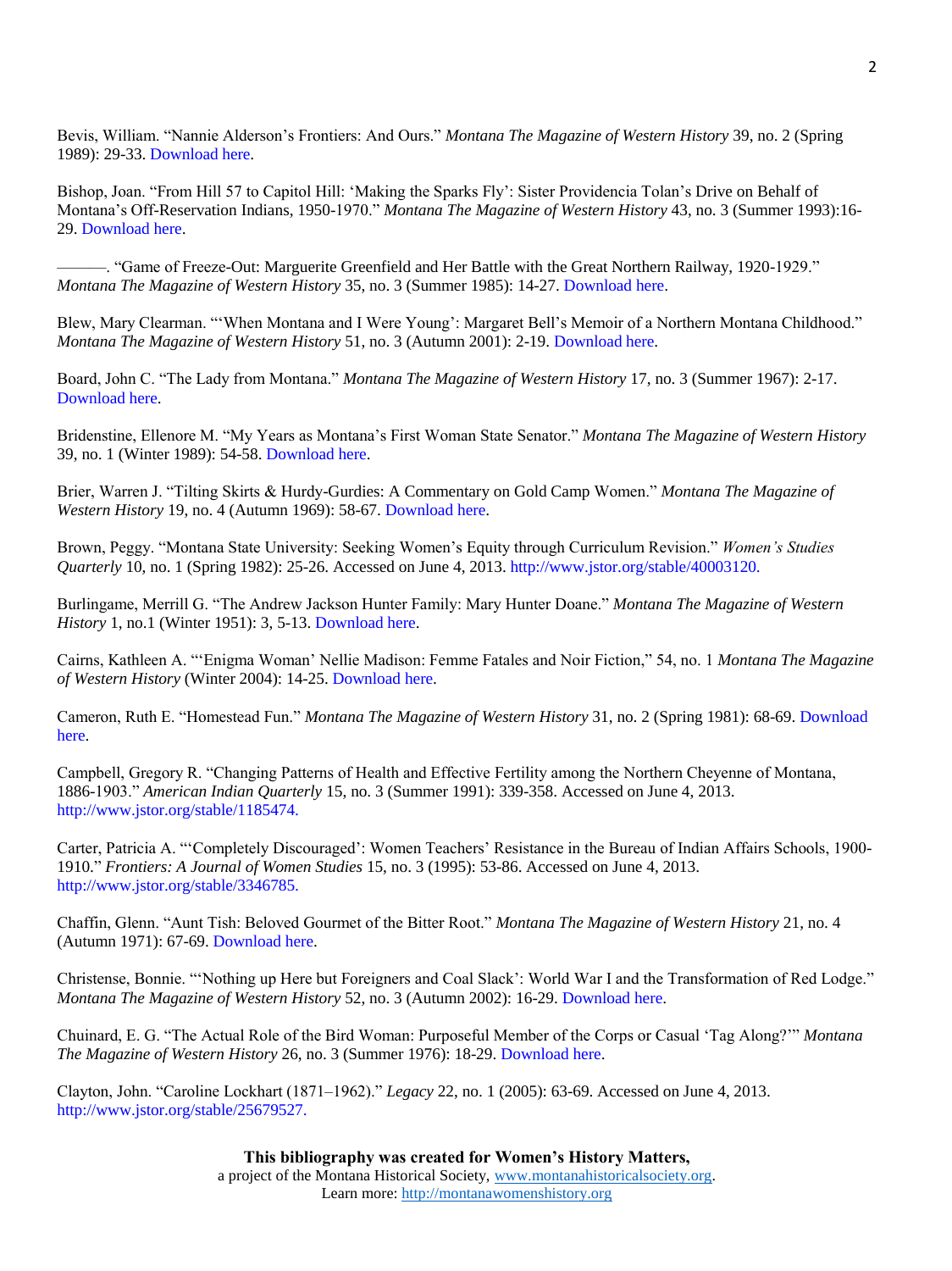———. "Caroline Lockhart on the Dryhead: 'Happily-Ever-Aftering' on a Montana Cattle Ranch." *Montana The Magazine of Western History* 56, no. 2 (Summer 2006): 58-64. [Download here.](http://montanawomenshistory.org/wp-content/uploads/2013/11/Clayton-John-Caroline-Lockhart-on-the-Dryhead.pdf)

Cole, Judith K. "A Wide Field for Usefulness: Women's Civil Status and the Evolution of Women's Suffrage on the Montana Frontier, 1864-1914." *American Journal of Legal History* 34, no. 3 (July 1990): 262-92. Accessed on June 4, 2013. [http://www.jstor.org/stable/845887.](http://www.jstor.org/stable/845887)

Cooney, Bob, and Sayre Cooney Dodgson. "Fanny Cory Cooney: Montana Mother and Artist." *Montana The Magazine of Western History* 30, no. 3 (Summer 1980): 2-17. [Download here.](http://montanawomenshistory.org/wp-content/uploads/2013/11/Cooney-Bob-and-Sayer-Cooney-Dodgson-Fanny-Cory-Cooney.pdf)

Cowan, Alice Coleman. "Miss Jacoby: 19th Century Educator, 20th Century Guardian of Excellence." *Montana The Magazine of Western History* 28, no. 2 (Spring 1978): 36-49. [Download here.](http://montanawomenshistory.org/wp-content/uploads/2013/11/Cowan-Alice-Coleman-Miss-Jacoby.pdf)

Cruikshank, Margaret Andrews, and Lee H. Whittlesey. "A Lady's Trip to Yellowstone, 1883: 'Earth Could Not Furnish Another Such Sight.'" *Montana The Magazine of Western History* 39, no. 1 (Winter 1989): 2-15. [Download here.](http://montanawomenshistory.org/wp-content/uploads/2013/11/Cruikshank-Margaret-Andrews-and-Lee-H.-Wittlesey-A-Ladys-Trip-to-Yellowstone-1883.pdf)

Currier, Mary Hyland. "Montana School Teacher." *Montana The Magazine of Western History* 25, no. 1 (Winter 1975): 22- 31. [Download here.](http://montanawomenshistory.org/wp-content/uploads/2013/11/Currier-Mary-Hyland-Montana-School-Teacher.pdf)

Davison, Stanley. "Chip of the Flying-U: The Author Was a Lady." *Montana The Magazine of Western History* 23, no. 2 (Spring 1973): 2-15. [Download here.](http://montanawomenshistory.org/wp-content/uploads/2013/11/Davison-Stanley-Chip-of-the-Flying-U.pdf)

Dipple, Brian W. "'I Want It Real Bad': The Charles M. Russell-Mackay Collaboration." *Montana The Magazine of Western History* 54, no. 2 (Summer 2004): 32-55[. Download here.](http://montanawomenshistory.org/wp-content/uploads/2013/11/Dipple-Brian-I-want-it-real-bad-Nancy-Russell.pdf)

Donaldson, Laura E. "Speaking Out: Religious Rights and Imprisoned American Indian Women." *Journal of Feminist Studies in Religion* 17, no. 2 (Fall 2001): 57-59. Accessed on June 4, 2013. [http://www.jstor.org/stable/25002411.](http://www.jstor.org/stable/25002411)

Etulain, Richard. "Calamity Jane: A Life and Legends." *Montana The Magazine of Western History* 64, no. 2 (Summer 2014): 3-20. [Download here.](http://montanawomenshistory.org/wp-content/uploads/2015/01/21-45EtulainSum2014.pdf)

Faragher, John Mack. "Twenty Years of Western Women's History." *Montana The Magazine of Western History* 41, no. 2 (Spring 1991): 71-73[. Download here.](http://montanawomenshistory.org/wp-content/uploads/2013/11/Faragher-John-Twenty-Years-of-Western-Womens-History.pdf)

Finn, Janet. "Children of the Hill: Situating Children in Butte's History." *Montana The Magazine of Western History* 62, no. 4 (Winter 2012): 23-46[. Download here.](http://montanawomenshistory.org/wp-content/uploads/2013/12/FinnWin2012MMWH.pdf)

Flannery, Regina. "Men's and Women's Speech in Gros Ventre." *International Journal of American Linguistics* 12, no. 3 (July 1946): 133-135. Accessed on June 5, 2013[. http://www.jstor.org/stable/1262992.](http://www.jstor.org/stable/1262992)

Foley, Jodie. "An Extraordinary Record of an Ordinary Life: The Florence Story Diary." *Montana The Magazine of Western History* 53, no. 2 (Summer 2003): 64-66[. Download here.](http://montanawomenshistory.org/wp-content/uploads/2013/11/Foley-Jodie-An-Extraordinary-Record-of-an-Ordinary-Life.pdf)

———. "From Liverpool to Cut Bank: The Story of Montana War Bride Ruth Poore Batchen." *Montana The Magazine of Western History* 54, no. 3 (Autumn 2004): 71-73[. Download here.](http://montanawomenshistory.org/wp-content/uploads/2013/11/Foley-Jodie-From-Liverpool-to-Cut-Bank.pdf)

Furman, Necah Stewart. "Western Author Caroline Lockhart and Her Perspectives on Wyoming." *Montana The Magazine of Western History* 36, no. 1 (Winter 1986): 50-59. [Download here.](http://montanawomenshistory.org/wp-content/uploads/2013/11/Furman-Necah-Western-Author-Carolyn-Lockhart.pdf)

Garceau, Dee. "Single Women Homesteaders and the Meanings of Independence: Places on the Map, Places in the Mind." *Frontiers: A Journal of Women Studies* 15, no. 3 (1995): 1-26. Accessed on June 4, 2013. [http://www.jstor.org/stable/3346783.](http://www.jstor.org/stable/3346783)

Grant, Frank. R. "'With no companion but her horse': *The Rocky Mountain Husbandmen's* Traveling Correspondents Anna

**This bibliography was created for Women's History Matters,** a project of the Montana Historical Society, [www.montanahistoricalsociety.org.](file:///C:/Users/Kayla/Downloads/www.montanahistoricalsociety.org) Learn more: [http://montanawomenshistory.org](http://montanawomenshistory.org/)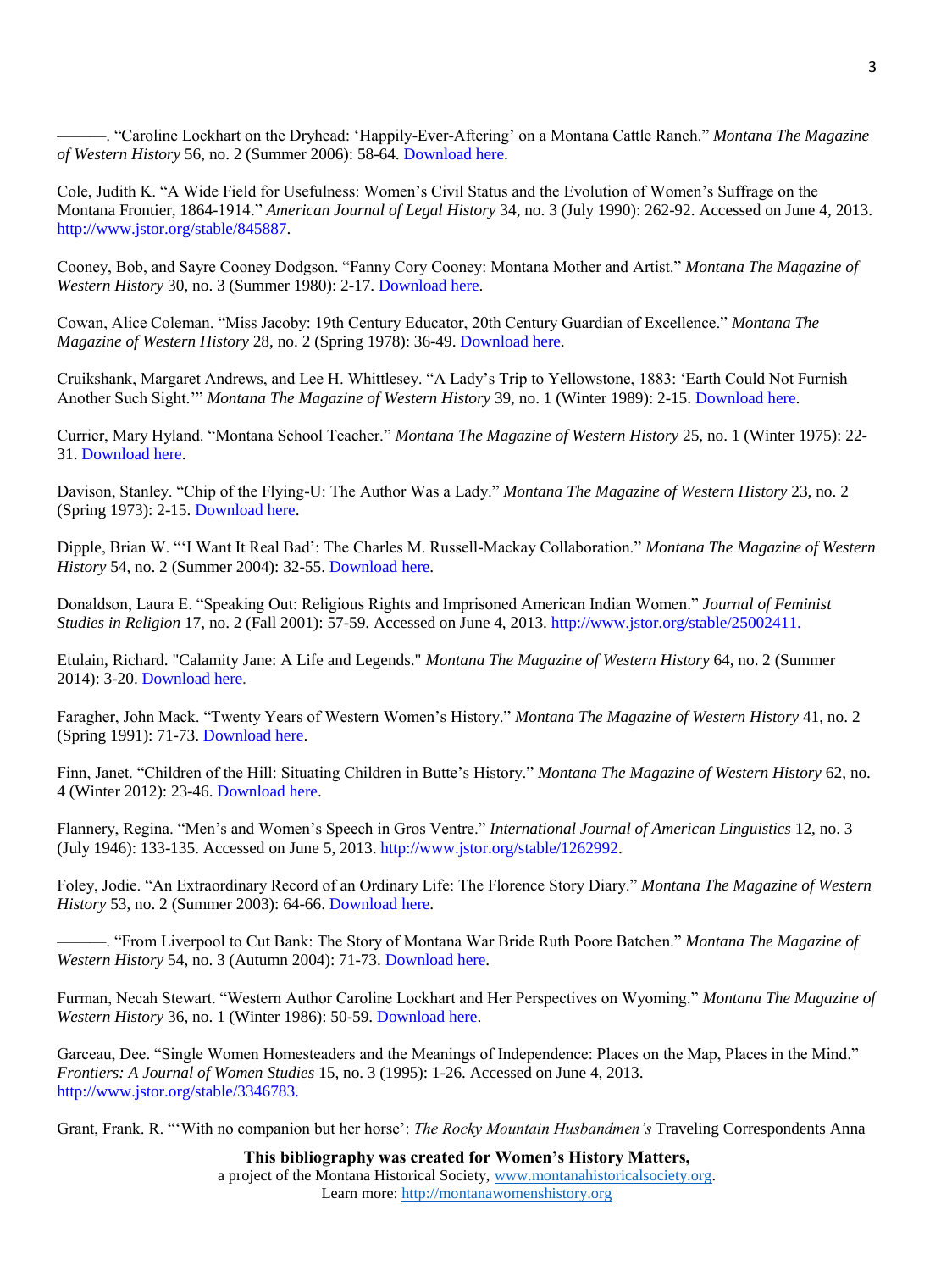Kline and Carolyn A. Murphy, 1889-1904." *Montana The Magazine of Western History* 61, no. 1 (Spring 2011): 60-70. [Download here.](http://montanawomenshistory.org/wp-content/uploads/2013/11/Grant-Frank-R.-With-No-Companion-But-Her-Horse.pdf)

Graybill, Andrew R. "Helen P. Clarke in 'The Age of Tribes': Montana's Changing Racial Landscape, 1870-1920." *Montana The Magazine of Western History* 61, no. 1 (Spring 2011): 3-19[. Download here.](http://montanawomenshistory.org/wp-content/uploads/2013/11/Graybill-Andrew-R.-Helen-P.-Clarke.pdf)

Greenfield, Elizabeth. "Shakespearean 'Culture' in Montana, 1902." *Montana The Magazine of Western History* 22, no. 2 (Spring 1972): 48-55[. Download here.](http://montanawomenshistory.org/wp-content/uploads/2013/11/Greenfield-Elizabeth-Shakespearean-Culture-in-Montana.pdf)

Haines, Aubrey L. "A Voyage to Montana: Serena Washburn's Account of Her Trip up the Missouri River in 1869, Part 1." *Montana The Magazine of Western History* 49, no. 4 (Winter 1999): 16-29. [Download here.](http://montanawomenshistory.org/wp-content/uploads/2013/11/Haines-Aubrey-L.-A-Voyage-to-Montana-Part-1.pdf)

———. "A Voyage to Montana: Serena Washburn's Account of Her Trip up the Missouri River in 1869, Part II." *Montana The Magazine of Western History* 50, no. 1 (Spring 2000): 18-27. [Download here.](http://montanawomenshistory.org/wp-content/uploads/2013/11/Haines-Aubrey-L.-A-Voyage-to-Montana-Part-2.pdf)

Hallgarth, Susan A. "Women Settlers on the Frontier: Unwed, Unreluctant, Unrepentant." *Women's Studies Quarterly* 17, no. 3/4 (Fall-Winter 1989): 23-34. Accessed on June 4, 2013. [http://www.jstor.org/stable/40003088.](http://www.jstor.org/stable/40003088)

Hanshew, Annie. "From Sunburst to Nine-Patch." *Montana The Magazine of Western History* 58, no. 3 (Autumn 2008): 25- 32. [Download here.](http://montanawomenshistory.org/wp-content/uploads/2013/11/Hanshew-From-Sunburst-to-Nine-Patch-.pdf)

Hart, Sue. "Gwendolen Haste: Giving Voice to the Homesteaders." *Montana The Magazine of Western History* 57, no. 1 (Spring 2007): 3-13, 91. [Download here.](http://montanawomenshistory.org/wp-content/uploads/2013/11/Hart-Sue-Gwedolyn-Haste.pdf)

Helland, Mary L. "Romancing Montana: Frances Parker, Western Writer." *Montana The Magazine of Western History* 60, no. 1 (Spring 2010): 63-73. [Download here.](http://montanawomenshistory.org/wp-content/uploads/2013/11/Helland-Mary-Romancing-Montana.pdf)

Johnson, Dorothy M. "A Short Moral Essay for Boys and Girls: Or How to Get Rich in a Frontier Town." *Montana The Magazine of Western History* 24, no. 1 (Winter 1974): 26-35. [Download here.](http://montanawomenshistory.org/wp-content/uploads/2013/11/Johnson-Dorothy-A-Short-Moral-Essay-for-Boys-and-Girls.pdf)

———. "Carefree Youth and Dudes in Glacier." *Montana The Magazine of Western History* 25, no. 3 (Summer 1975): 48- 59. [Download here.](http://montanawomenshistory.org/wp-content/uploads/2013/11/Johnson-Dorothy-Carefree-Youth-and-Dudes-in-Glaicer.pdf)

———. "Confessions of a Telephone Girl." *Montana The Magazine of Western History* 47, no. 4 (Winter 1997): 68-75. [Download here.](http://montanawomenshistory.org/wp-content/uploads/2013/11/Johnson-Dorothy-Confessions-of-a-Telephone-Girl.pdf)

———. "The Foreigners." *Montana The Magazine of Western History* 26, no. 3 (Summer 1976): 62-67[. Download here.](http://montanawomenshistory.org/wp-content/uploads/2013/11/Johnson-Dorothy-Foreigners.pdf)

———. "Fun in the Great Outdoors: Or Was It?" *Montana The Magazine of Western History* 24, no. 4 (Autumn 1974): 58- 66. [Download here.](http://montanawomenshistory.org/wp-content/uploads/2013/11/Johnson-Dorothy-Fun-in-the-Great-Outdoors.pdf)

———. "Number Please! True Confessions of a Teen - Aged 'Central.'" *Montana The Magazine of Western History* 23, no. 4 (Autumn 1973): 54-60. [Download here.](http://montanawomenshistory.org/wp-content/uploads/2013/11/Johnson-Dorothy-Number-Please.pdf)

———. "The Safe and Easy Way to Adventure." *Montana The Magazine of Western History* 24, no. 3 (Summer 1974): 80- 87. [Download here.](http://montanawomenshistory.org/wp-content/uploads/2013/11/Johnson-Dorothy-The-Safe-and-Easy-Way-to-Adventure.pdf)

———. "School Days, School Days Good Old Rubber Hose Days." *Montana The Magazine of Western History* 26, no. 1 (Winter 1976): 52-59. [Download here.](http://montanawomenshistory.org/wp-content/uploads/2013/11/Johnson-Dorothy-School-Days.pdf)

———. "Slow Boat to Benton." *Montana The Magazine of Western History* 11, no. 1 (Winter 1961): 2-11. Accessed on June 26, 2013[. Download here.](http://montanawomenshistory.org/wp-content/uploads/2013/11/Jonson-Dorothy-Slow-Boat-to-Benton.pdf)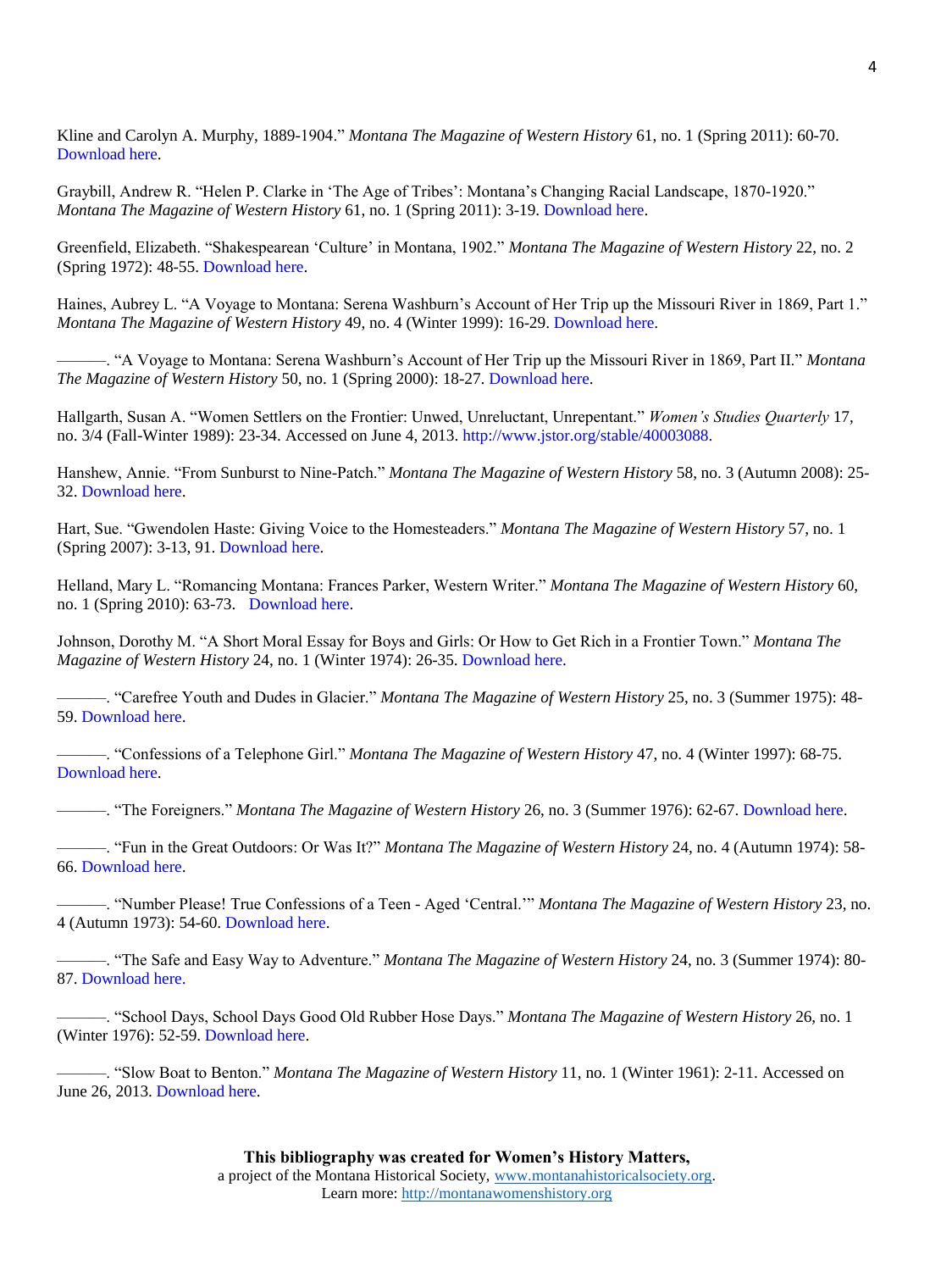———. "The Small Town World Before Radio." *Montana The Magazine of Western History* 24, no. 2 (Spring 1974): 44-53. [Download here.](http://montanawomenshistory.org/wp-content/uploads/2013/11/Johnson-Dorothy-The-Small-Town-World-Before-Radio.pdf)

———. "Some Lawmen I Have Known." *Montana The Magazine of Western History* 25, no. 1 (Winter 1975): 55-63. [Download here.](http://montanawomenshistory.org/wp-content/uploads/2013/11/Johnson-Dorothy-Some-Lawmen-I-Have-Known.pdf)

———. "When the Preacher Kept a Cow." *Montana The Magazine of Western History* 26, no. 2 (Spring 1976): 32-41. [Download here.](http://montanawomenshistory.org/wp-content/uploads/2013/11/Johnson-Dorothy-When-the-Preacher-Kept-a-Cow.pdf)

Judge, Frances. "Second Life: A Beautifully Written Account of the Courageous Later Years of the First White Woman at Bannack." *Montana The Magazine of Western History* 3, no. 3 (Summer 1953): 20-28. [Download here.](http://montanawomenshistory.org/wp-content/uploads/2013/11/Judge-Frances-Second-Life.pdf)

Kohl, Martha. "And the Bride Wore . . . Montana Weddings, 1900-1960: An Exhibit from the Montana Historical Society." *Montana The Magazine of Western History* 62, no. 4 (Winter 2012): 68-72. [Download here.](http://montanawomenshistory.org/wp-content/uploads/2013/11/Kohl-Martha-And-the-Bride-Wore.pdf)

Kohl, Seena B. "Love, Valor, and Endurance: World War II War Brides Making a Home in Montana." *Montana The Magazine of Western History* 56, no. 3 (Autumn 2006): 22-37, 94-95. [Download here.](http://montanawomenshistory.org/wp-content/uploads/2013/11/Kohl-Seena-B.-Love-Valor-and-Endurance.pdf)

-. "Well I Have Lived in Montana Almost a Week and Like it Fine': Letters from the Davis Homestead, 1910-1926." *Montana The Magazine of Western History* 51, no. 3 (Autumn 2001): 32-45. [Download here.](http://montanawomenshistory.org/wp-content/uploads/2013/11/Kohl-Seena-Well-I-have-Lived-in-Montana-Almost-a-Week.pdf)

Kroeber, A. L. "Ethnology of the Gros Ventre." *Anthropological Papers of the American Museum of Natural History* 1, no. 4 (1908): 145-281.

Laegreid, Renee M. "'Performers Prove Beauty & Rodeo Can Be Mixed': The Return of the Cowgirl Queen." *Montana The Magazine of Western History* 54, no. 1 (Spring 2004): 44-55. [Download here.](http://montanawomenshistory.org/wp-content/uploads/2013/11/Laegreid-Renee-Performers-Prove-Beauty-and-Rodeo-Can-be-Mixed.pdf)

Larson, T. A. "Montana Women and the Battle for the Ballot." *Montana The Magazine of Western History* 23, no. 1 (Winter 1973): 24-41. [Download here.](http://montanawomenshistory.org/wp-content/uploads/2013/11/Larson-T.A.-Montana-Women-and-the-Battle-for-the-Ballot.pdf)

Leaphart, Susan. "Frieda and Belle Fligelman: A Frontier-City Girlhood in the 1890s." *Montana The Magazine of Western History* 32, no. 3 (Summer 1982): 85-92[. Download here.](http://montanawomenshistory.org/wp-content/uploads/2013/11/Leaphart-Susan-Frieda-and-Belle-Fligelman.pdf)

Liberty, Margot. "Hell Came with Horses: Plains Indian Women in the Equestrian Era." *Montana The Magazine of Western History* 32, no. 3 (Summer 1982): 10-19[. Download here.](http://montanawomenshistory.org/wp-content/uploads/2013/11/Liberty-Margot-Hell-Came-with-Horses.pdf)

Litz, Joyce H. "Lillian's Montana Scene." *Montana The Magazine of Western History* 24, no. 3 (Summer 1974): 58-69. [Download here.](http://montanawomenshistory.org/wp-content/uploads/2013/11/Litz-Joyce-Lillians-Montana-Scene.pdf)

Loeb, Barbara. "Crow Beadwork: The Resilience of Cultural Values." *Montana The Magazine of Western History* 40, no. 4 (Autumn 1990): 48-59. Accessed on June 4, 2013. [Download here.](http://montanawomenshistory.org/wp-content/uploads/2013/11/Loeb-Barbara-Crow-Beadwork.pdf)

Long, David. "'We're Not Isolated Now!' Anna Boe Dahl and the REA." *Montana The Magazine of Western History* 39, no. 2 (Spring 1989): 18-23. [Download here.](http://montanawomenshistory.org/wp-content/uploads/2013/11/Long-David-Were-Not-Isolated-Now-Anna-Boe-Dahl-and-the-REA.pdf)

Lucey, Donna M. "Evelyn Cameron: Pioneer Photographer and Diarist." *Montana The Magazine of Western History* 41, no. 3 (Summer 1991): 42-55. [Download here.](http://montanawomenshistory.org/wp-content/uploads/2013/11/Lucey-Donna-Evelyn-Cameron.pdf)

MacDonald, Marie. "Country Kids in Chicago: Montana's First Delegation to the National 4-H Club Congress, 1925." *Montana The Magazine of Western History* 32, no. 4 (Autumn 1982): 74-77. [Download here.](http://montanawomenshistory.org/wp-content/uploads/2013/11/MacDonald-Country-Kids-in-Chicago.pdf)

"Matrimonial Bar." *Montana The Magazine of Western History* 8, no. 3 (Summer 1958): 61-63. [Download here.](http://montanawomenshistory.org/wp-content/uploads/2013/11/Matrimonial-Bar.pdf)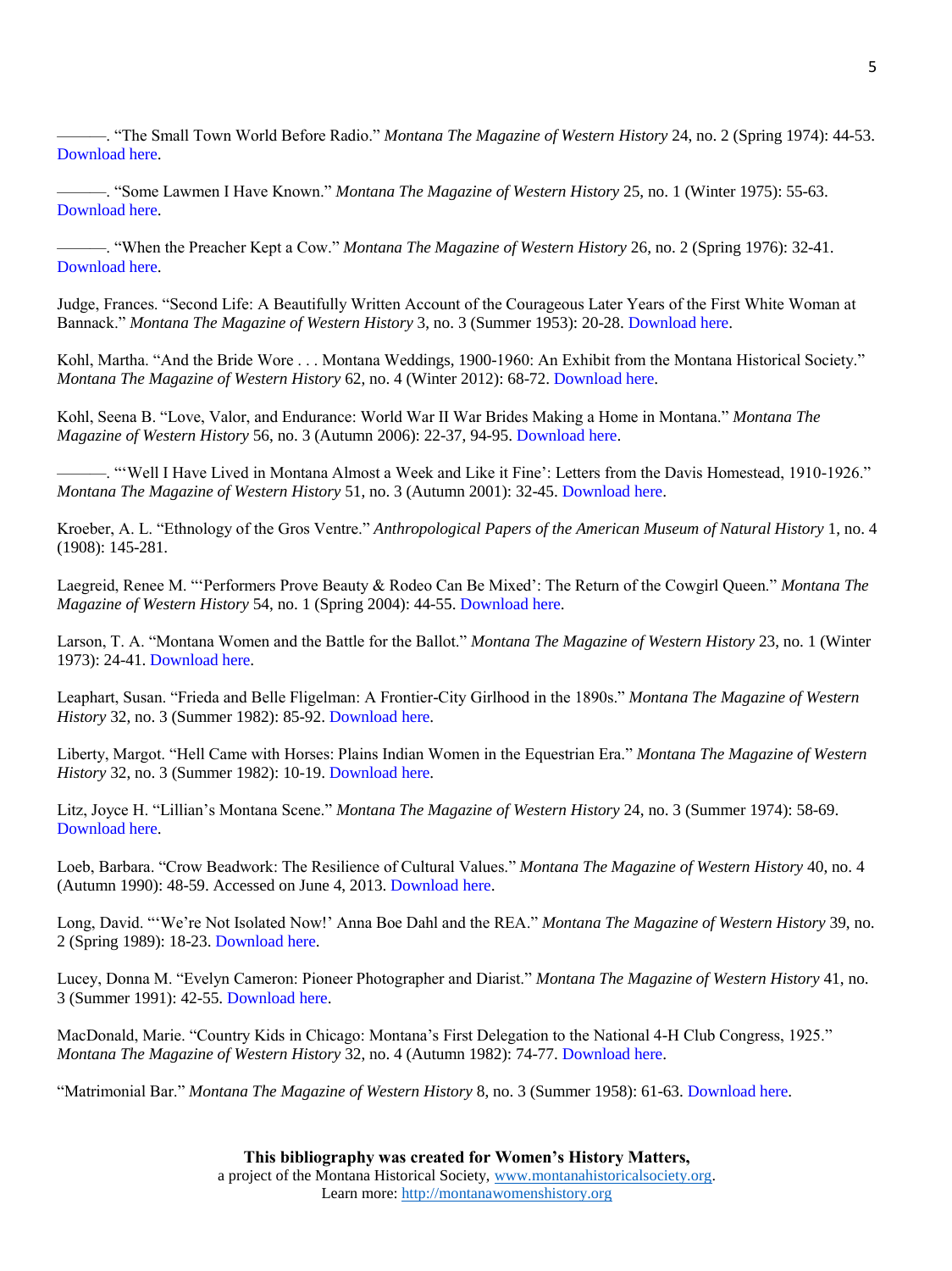Mattern, Carolyn J. "Mary MacLane: A Feminist Opinion." *Montana The Magazine of Western History* 27, no. 4 (Autumn 1977): 54-63. [Download here.](http://montanawomenshistory.org/wp-content/uploads/2013/11/Mattern-Carolyn-Mary-MacLane.pdf)

Matthews, Becky. "Changing Lives: Baptist Women, Benevolence, and Community on the Crow Reservation, 1904-60." *Montana The Magazine of Western History* 61, no. 2 (Summer 2011): 3-29. [Download here.](http://montanawomenshistory.org/wp-content/uploads/2013/11/Matthews-Becky-Chaging-Lives.pdf)

McCammon, Holly J., and Karen E. Campbell. "Winning the Vote in the West: The Political Successes of the Women's Suffrage Movements, 1866-1919." *Gender and Society* 15, no. 1 (February 2001): 55-82. Accessed on June 4, 2013. [http://www.jstor.org/stable/3081830.](http://www.jstor.org/stable/3081830)

McKinney, Amy L. "From Canning to Contraceptives: Cooperative Extension Service Home Demonstration Clubs and Rural Montana Women in the Post-World War II Era." *Montana The Magazine of Western History* 61, no. 3 (Autumn 2011): 57-70. [Download here.](http://montanawomenshistory.org/wp-content/uploads/2013/11/McKinney-Amy-L.-From-Canning-to-Contraceptives.pdf)

McLaughlin, Ruth, and Dee Garceau. "Hunger: A Memoir of Growing Up in Northeastern Montana." *Montana The Magazine of Western History* 60, no. 3 (Autumn 2010): 38-53. [Download here.](http://montanawomenshistory.org/wp-content/uploads/2013/12/McLaughlinAut2010MMWH.pdf)

Measure, Jo. "Graduation Party – 1929." *Montana The Magazine of Western History* 41, no. 2 (Spring 1991): 74-79. [Download here.](http://montanawomenshistory.org/wp-content/uploads/2013/11/Measure-Jo-Graduation-Party.pdf)

Melcher, Mary. "'Women's Matters': Birth Control, Prenatal Care, and Childbirth in Rural Montana, 1910-1940." *Montana The Magazine of Western History* 41, no. 2 (Spring 1991): 47-56. [Download here.](http://montanawomenshistory.org/wp-content/uploads/2013/11/Melcher-Mary-Womens-Matters.pdf)

Mercier, Laurie K. "Montanans at Work: Businesswomen in Agricultural Communities." *Montana The Magazine of Western History* 40, no. 3 (Summer 1990): 77-83[. Download here.](http://montanawomenshistory.org/wp-content/uploads/2013/11/Mercier-Laurie-K.-Montanans-at-Work.pdf)

———. "'We Are Women Irish': Gender, Class, Religious, and Ethnic Identity in Anaconda, Montana." *Montana The Magazine of Western History* 44, no. 1 (Winter 1994): 28-41. [Download here.](http://montanawomenshistory.org/wp-content/uploads/2013/11/Mercier-Laurie-K.-We-Are-Women-Irish.pdf)

———. "Women's Role in Montana Agriculture: 'You Had to Make Every Minute Count.'" *Montana The Magazine of Western History* 38, no. 4 (Autumn 1988): 50-61[. Download here.](http://montanawomenshistory.org/wp-content/uploads/2013/11/Mercier-Laurie-K.-Womens-Role-in-Montana-Agriculture.pdf)

Monnett, John H. "'My Heart Has Become Changed to Softer Feelings': A Northern Cheyenne Woman and Her Family Remember the Long Journey Home." *Montana The Magazine of Western History* 59, no. 2 (Summer 2009): 45-61, 95-96. [Download here.](http://montanawomenshistory.org/wp-content/uploads/2013/11/Monnett-John-My-Heart-Has-Become-Changed.pdf)

Montana Historical Society Photo Archives. "Women in the American West: An Essay in Pictures." *Montana The Magazine of Western History* 24, no. 3 (Summer 1974): 39-57. [Download here.](http://montanawomenshistory.org/wp-content/uploads/2013/11/Montana-Historical-Society-Photo-Archives-Women-in-the-American-West.pdf)

Montana Historical Society. "Ewen and Evelyn Cameron Under the Big Sky." *Montana The Magazine of Western History* 64, no. 2 (Summer 2014): 63-72. [Download here.](http://montanawomenshistory.org/wp-content/uploads/2015/01/63-72CameronPhotoEssaySum2014.pdf)

Morrow, Delores J. "Female Photographers on the Frontier: Montana's Lady Photographic Artists, 1866-1900." *Montana The Magazine of Western History* 32, no. 3 (Summer 1982): 76-84. [Download here.](http://montanawomenshistory.org/wp-content/uploads/2013/11/Morrow-Dolores-J-Female-Photographers-on-the-Frontier.pdf)

Murphy, Beatrice. "Diary of a Night Nurse, Butte, Montana, 1909." *Montana The Magazine of Western History* 39, no. 4 (Autumn 1989): 64-70. [Download here.](http://montanawomenshistory.org/wp-content/uploads/2013/11/Murphy-Beatrice-Diary-of-a-Night-Nurse-Butte-Montana-1909.pdf)

Murphy, Mary. "'And All That Jazz': Changing Manners and Morals in Butte after World War I." *Montana The Magazine of Western History* 46*,* no. 4 (Winter 1996): 50-63. [Download here.](http://montanawomenshistory.org/wp-content/uploads/2013/11/Murphy-Mary-And-All-That-Jazz.pdf)

———. "Montana Quilts and Quiltmakers: A History of Work and Beauty." *Montana The Magazine of Western History* 58, no. 3 (Autumn 2008): 23-25, 33-47, 94-95. [Download here.](http://montanawomenshistory.org/wp-content/uploads/2013/11/Murphy-Mary-Montana-Quilts.pdf)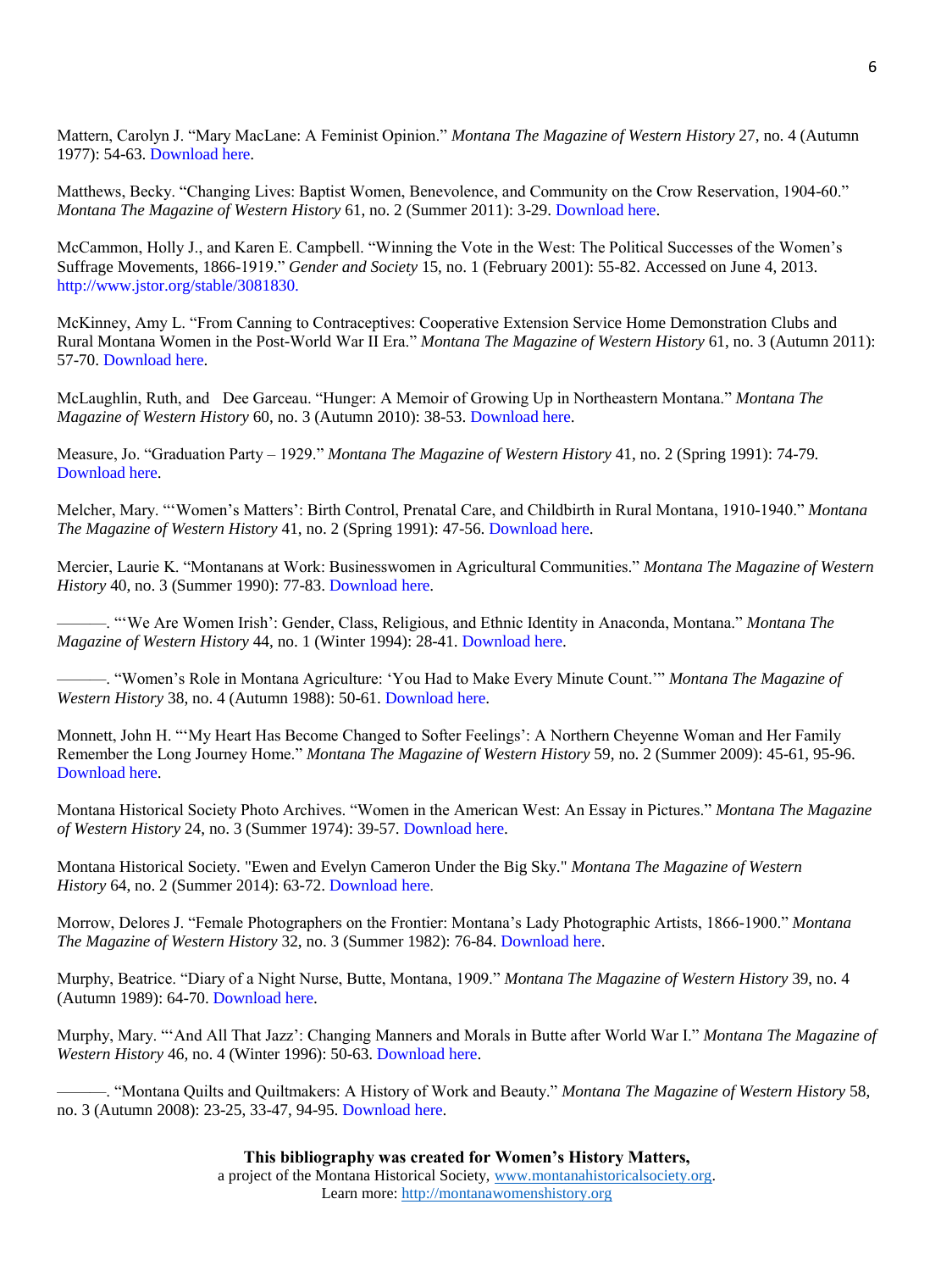———. "Picture/Story: Representing Gender in Montana Farm Security Administration Photographs." *Frontiers: A Journal of Women Studies* 22, no. 3 (2001): 93-115. University of Nebraska Press. Accessed on June 4, 2013. [http://www.jstor.org/stable/3347243.](http://www.jstor.org/stable/3347243)

———. "The Private Lives of Public Women: Prostitution in Butte, Montana, 1878-1917." *Frontiers: A Journal of Women Studies* 7, no. 3 (1984): 30-35. Accessed on June 4, 2013. [http://www.jstor.org/stable/3346238.](http://www.jstor.org/stable/3346238)

———. "Romancing the West: Photographs by Marion Post Wolcott." *Frontiers: A Journal of Women Studies* 25, no. 1 (2004): 165-171. Accessed on June 4, 2013[. http://www.jstor.org/stable/3347264.](http://www.jstor.org/stable/3347264)

Myers, Rex C. "An Inning for Sin: Chicago Joe and Her Hurdy-Gurdy Girls Girls Girls Girls." *Montana The Magazine of Western History* 27, no. 2 (Spring 1977): 24-33. [Download here.](http://montanawomenshistory.org/wp-content/uploads/2013/11/Myers-Rex-An-Inning-for-Sin.pdf)

———. "To the Dear Ones at Home: Elizabeth Fisk's Missouri River Trip, 1867." *Montana The Magazine of Western History* 32, no. 3 (Summer 1982): 40-49[. Download here.](http://montanawomenshistory.org/wp-content/uploads/2013/11/Myers-Rex-To-the-Dear-Ones-at-Home.pdf)

Nickel, Dawn. "Dying in the West Part 1: Hospitals and Health Care in Montana and Alberta, 1880-1950." *Montana The Magazine of Western History* 59, no. 3 (Autumn 2009): 25-45. [Download here.](http://montanawomenshistory.org/wp-content/uploads/2013/11/Nickel-Dawn-Dying-in-the-West-p-1.pdf)

———. "Dying in the West Part 2: Caregiving in the Home and the Death of Daniel Slayton." *Montana The Magazine of Western History* 59, no. 4 (Winter 2009): 3-23. [Download here.](http://montanawomenshistory.org/wp-content/uploads/2013/11/Nickel-Dawn-Dying-in-the-West-p-2.pdf)

Pearson, Carl L., and Kathryn Wright. "Sadie and the Missing Custer Battle Papers." *Montana The Magazine of Western History* 26, no. 4 (Autumn 1976): 12-21[. Download here.](http://montanawomenshistory.org/wp-content/uploads/2013/11/Pearson-Carl-Sadie-and-the-Missing-Custer-Battle-Papers.pdf)

Peavy, Linda, and Ursula Smith. "Women in Waiting in the Westward Movement: Pamelia Dillin Fergus and Emma Stratton Christie." *Montana The Magazine of Western History* 35, no. 2 (Spring 1985): 2-17. [Download here.](http://montanawomenshistory.org/wp-content/uploads/2013/11/Peavy-Smith-Women-in-Waiting.pdf)

———. "World Champions: The 1904 Girls' Basketball Team from Fort Shaw Indian Boarding School." *Montana The Magazine of Western History* 51, no. 4 (Winter 2001): 2-25. [Download here.](http://montanawomenshistory.org/wp-content/uploads/2013/11/Peavy-Linda-and-Ursula-Smith-World-Champions.pdf)

Pentland, Brenda. "Letters from World's End: A Young Couple's Portrait of Butte, 1936-1941." *Montana The Magazine of Western History* 53, no. 4 (Winter 2003): 36-49. [Download here.](http://montanawomenshistory.org/wp-content/uploads/2013/11/Pentland-Brenda-Letters-from-Worlds-End.pdf)

Petrik, Paula. "Capitalists with Rooms: Prostitution in Helena, Montana, 1865-1900." *Montana The Magazine of Western History* 31, no. 2 (Spring 1981): 28-41. [Download here.](http://montanawomenshistory.org/wp-content/uploads/2013/11/Petrik-Paula-Capitalists-with-Rooms.pdf)

———. "If She Be Content: The Development of Montana Divorce Law, 1865-1907." *Western Historical Quarterly* 18, no. 3 (July 1987): 261-291. Accessed on June 4, 2013. [http://www.jstor.org/stable/969088.](http://www.jstor.org/stable/969088)

———. "Mothers and Daughters of Eldorado: The Fisk Family of Helena, Montana, 1867-1902." *Montana The Magazine of Western History* 32, no. 3 (Summer 1982): 50-63[. Download here.](http://montanawomenshistory.org/wp-content/uploads/2013/11/Petrik-Paula-Mothers-and-Daughters-of-Eldorado.pdf)

———. "Not a Love Story: Bordeaux v. Bordeaux." *Montana The Magazine of Western History* 41, no. 2 (Spring 1991): 32- 46. [Download here.](http://montanawomenshistory.org/wp-content/uploads/2013/11/Petrik-Paula-Not-a-Love-Story-Bordeaux-v-Bordeaux.pdf)

———. "Strange Bedfellows: Prostitution, Politicians, and Moral Reform in Helena, 1885-1887." *Montana The Magazine of Western History* 35, no. 3 (Summer 1985): 2-13. [Download here.](http://montanawomenshistory.org/wp-content/uploads/2013/11/Petrik-Paula-Strange-Bedfellows-Prostitution-Politicansm-and-Moral-Reform-in-Helena.pdf)

P.M.K. "Montana's New Insurance Policy." *Off Our Backs* 15, no. 10 (November 1985): 13. Accessed on June 4, 2013. [http://www.jstor.org/stable/25775696.](http://www.jstor.org/stable/25775696)

Ralstin-Lewis, D. Marie. "The Continuing Struggle against Genocide: Indigenous Women's Reproductive Rights," *Wicazo Sa Review* 20, no. 1 (Spring 2005): 71-95. Accessed on June 5, 2013. [http://www.jstor.org/stable/4140251.](http://www.jstor.org/stable/4140251)

> **This bibliography was created for Women's History Matters,** a project of the Montana Historical Society, [www.montanahistoricalsociety.org.](file:///C:/Users/Kayla/Downloads/www.montanahistoricalsociety.org) Learn more: [http://montanawomenshistory.org](http://montanawomenshistory.org/)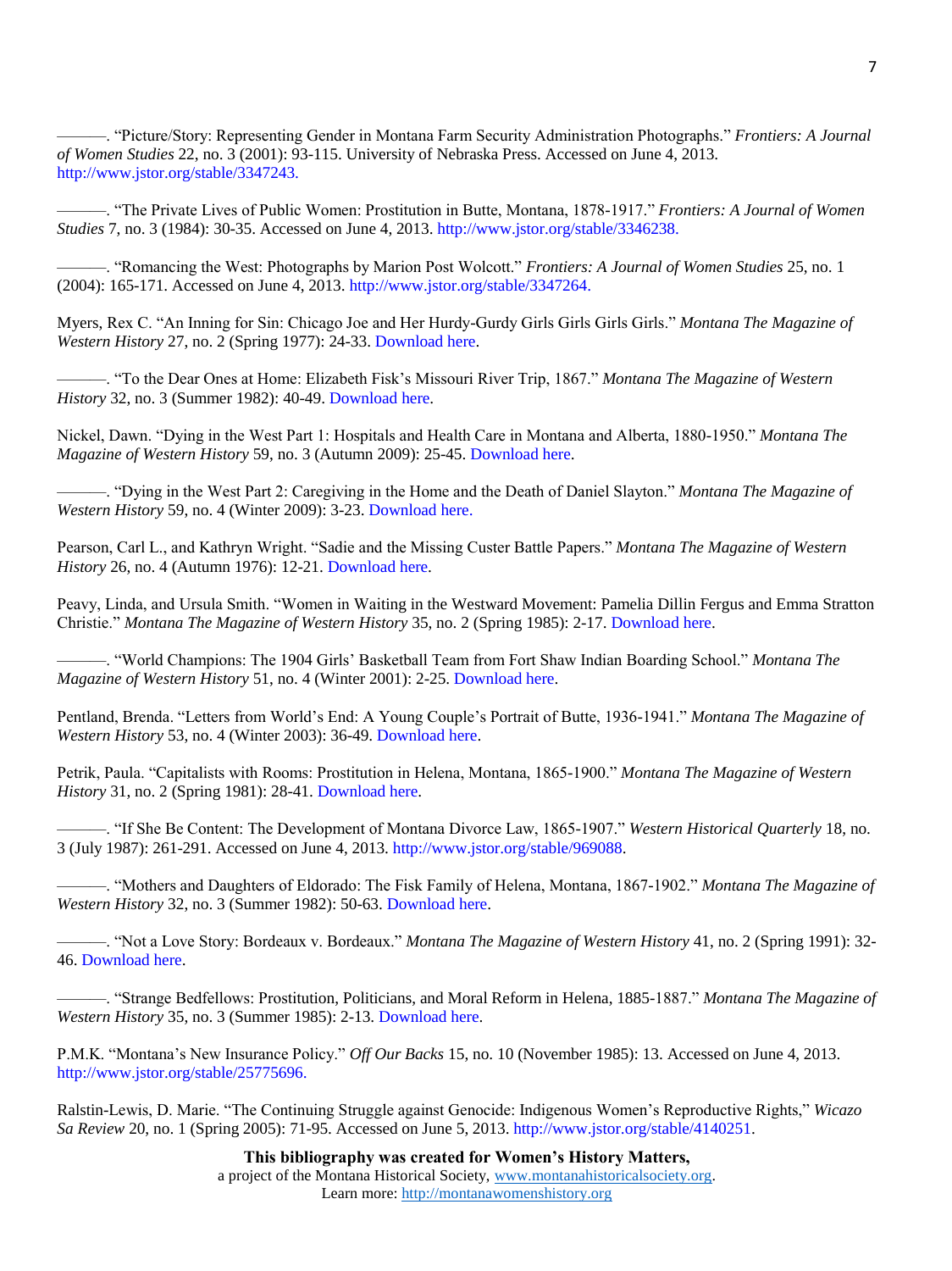Renner, Ginger K. "Charlie and the Ladies in His Life." *Montana The Magazine of Western History* 34, no. 3 (Summer 1984): 34-61. Accessed on June 4, 2013[. Download here.](http://montanawomenshistory.org/wp-content/uploads/2013/11/Renner-Ginger-K.-Charlie-and-the-Ladies-in-His-Life.pdf)

Riley, Glenda. "American Daughters: Black Women in the West." *Montana The Magazine of Western History* 38*,* no. 2 (Spring 1988): 14-27[. Download here.](http://montanawomenshistory.org/wp-content/uploads/2013/11/Riley-Glenda-American-Daughters.pdf)

———. "Western Women's History: A Look at Some of the Issues." *Montana The Magazine of Western History* 41*,* no. 2 (Spring 1991): 66-70[. Download here.](http://montanawomenshistory.org/wp-content/uploads/2013/11/Riley-Glenda-Western-Womens-History.pdf)

Roberts, Ann and Christine Wordsworth. "Divas, Divorce, and Disclosure: Hidden Narratives in the Diaries of Evelyn Cameron." Montana The Magazine of Western History 64, no. 2 (Summer 2014): 22-45[. Download here.](http://montanawomenshistory.org/wp-content/uploads/2015/01/46-62RobertsSum2014.pdf)

Roeder, Richard B. "Crossing the Gender Line: Ella L. Knowles, Montana's First Woman Lawyer." *Montana The Magazine of Western History* 32, no. 3 (Summer 1982): 64-75. [Download here.](http://montanawomenshistory.org/wp-content/uploads/2013/11/Roeder-Richard-B.-Crossing-the-Gender-Line.pdf)

Roscoe, Will. "'That Is My Road': The Life and Times of a Crow Berdache." *Montana The Magazine of Western History* 40, no. 1 (Winter 1990): 46-55. [Download here.](http://montanawomenshistory.org/wp-content/uploads/2013/11/Roscoe-Will-That-is-my-Road-The-Life-and-Times-of-a-Crow-Berdache.pdf)

Ross, Ethlyn F. "Number, Please . . ." *Montana The Magazine of Western History* 40*,* no. 2 (Spring 1990): 70-72[. Download](http://montanawomenshistory.org/wp-content/uploads/2013/11/Ross-Ethlyn-Number-Please.pdf)  [here.](http://montanawomenshistory.org/wp-content/uploads/2013/11/Ross-Ethlyn-Number-Please.pdf)

Ross, Luana. "Race, Gender, and Social Control: Voices of Imprisoned Native American and White Women." *Wicazo Sa Review* 10, no. 2 (Autumn 1994): 17-39. Accessed on June 4, 2013. [http://www.jstor.org/stable/1409131.](http://www.jstor.org/stable/1409131)

Russell, Nancy Cooper. "My Charlie." *Montana The Magazine of Western History* 8, no. 4 (Autumn 1958): 81-89. [Download here.](http://montanawomenshistory.org/wp-content/uploads/2013/11/Russell-Nancy-Cooper-My-Charlie.pdf)

Sands, Diane. "Using Oral History to Chart the Course of Illegal Abortions in Montana." *Frontiers: A Journal of Women Studies* 7, no. 1 (1983): 32-37. Accessed on June 4, 2013. [http://www.jstor.org/stable/3345960.](http://www.jstor.org/stable/3345960)

Savitt, Todd L. "Abortion in the Old West: The Trials of Dr. Edwin S. Kellogg of Helena, Montana." *Montana The Magazine of Western History* 57, no. 3 (Autumn 2007): 3-20, 93-94. [Download here.](http://montanawomenshistory.org/wp-content/uploads/2013/11/Savitt-Todd-L.-Abortion-in-the-Old-West.pdf)

Savitt, Todd L., and Janice Willms. "Sisters' Hospital: The Sisters of Providence and St. Patrick Hospital, Missoula, Montana, 1873-1890." *Montana The Magazine of Western History* 53, no. 1 (Spring 2003): 28-43. [Download here.](http://montanawomenshistory.org/wp-content/uploads/2013/11/Savitt-Todd-L.-and-Janice-Williams-Sisters-Hospital.pdf) 

Schaffer, Ronald. "The Montana Woman Suffrage Campaign: 1911-14." *Pacific Northwest Quarterly* 55, no. 1 (January 1964): 9-15. Accessed on June 4, 2013. [http://www.jstor.org/stable/40487881.](http://www.jstor.org/stable/40487881)

Scharff, Virginia. "Gender and Western History: Is Anybody Home on the Range?" *Montana The Magazine of Western History* 41, no. 2 (Spring 1991): 62-65. [Download here.](http://montanawomenshistory.org/wp-content/uploads/2013/11/Scharff-Virginia-Is-Anybody-Home-on-the-Range.pdf)

Schemm, Mildred Walker. "The Major's Lady: Natawista." *Montana The Magazine of Western History* 2, no. 1 (Winter 1952): 4-15. [Download here.](http://montanawomenshistory.org/wp-content/uploads/2013/11/Schemm-Mildred-The-Majors-Lady-Natawista.pdf)

Schmitz, Betty, and Anne S. Williams. "Forming New Alliances for Women's Studies: The Northern Rockies Program on Women in the Curriculum." *Women's Studies Quarterly* 11, no. 1 (Spring 1983): 19-21. Accessed on June 4, 2013. [http://www.jstor.org/stable/40004666.](http://www.jstor.org/stable/40004666)

Schoenberg, Wilfred P. "Historic St. Peter's Mission: Landmark of the Jesuits and the Ursulines among the Blackfeet." *Montana The Magazine of Western History* 11, no. 1 (Winter 1961): 68-85. [Download here.](http://montanawomenshistory.org/wp-content/uploads/2013/11/Schoenberg-Wilfred-P.-Historic-St.-Peters-Mission.pdf)

Senieur, Matilda. "Bismark to Fort Benton by Steamboat in the Year 1869." *Montana The Magazine of Western History* 2, no. 2 (Spring 1952): 57-59. [Download here.](http://montanawomenshistory.org/wp-content/uploads/2013/11/Senieur-Matilda-Bismark-to-Fort-Benton.pdf)

**This bibliography was created for Women's History Matters,**

a project of the Montana Historical Society, [www.montanahistoricalsociety.org.](file:///C:/Users/Kayla/Downloads/www.montanahistoricalsociety.org) Learn more: [http://montanawomenshistory.org](http://montanawomenshistory.org/)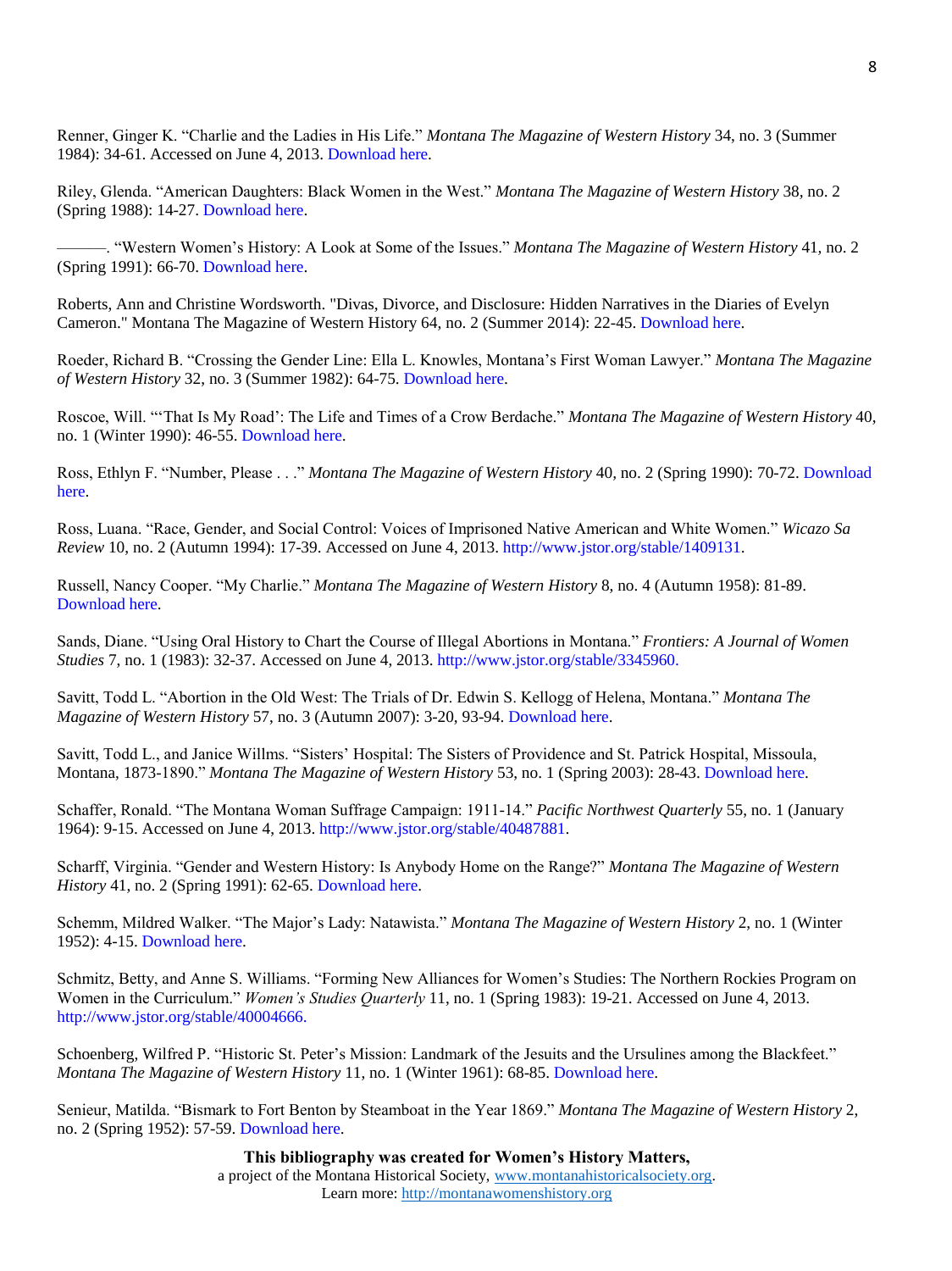Smith, Annick. "The Two Frontiers of Mary Ronan." *Montana The Magazine of Western History* 39, no. 1 (Winter 1989): 28-33. [Download here.](http://montanawomenshistory.org/wp-content/uploads/2013/11/Smith-Annick-The-Two-Frontiers-of-Mary-Ronan.pdf)

Smith, Diane. "Tough Trip to Publication: 'Tough Trip Through Paradise' and the Beautiful Wives of Andrew Garcia." *Montana The Magazine of Western History* 58, no. 4 (Winter 2008): 3-21. [Download here.](http://montanawomenshistory.org/wp-content/uploads/2013/11/Smith-Diane-Tough-Trip-to-Publication.pdf)

Smith, Phyllis. "Isabelle Randall and the 'Natives.'" *Montana The Magazine of Western History* 52, no. 1 (Spring 2002): 66- 71. [Download here.](http://montanawomenshistory.org/wp-content/uploads/2013/11/Smith-Phyllis-Isabelle-Randall-and-the-Natives.pdf)

Stange, Mary Zeiss. "Women & Hunting in the West." *Montana The Magazine of Western History* 55, no. 3 (Autumn 2005): 14-21. [Download here.](http://montanawomenshistory.org/wp-content/uploads/2013/11/Stange-Mary-Women-Hunting-in-the-West.pdf)

Staudohar, Connie. "The 320 Ranch." *Montana The Magazine of Western History* 55, no. 2 (Summer 2005): 75-77. [Download here.](http://montanawomenshistory.org/wp-content/uploads/2013/11/Staudohar-Connie-The-320-Ranch.pdf)

———. "'Food, Rest, & Happyness': Limitations and Possibilities in the Early Treatment of Tuberculosis in Montana Part I" *Montana The Magazine of Western History* 47, no. 4 (Winter 1997): 48-57. [Download here.](http://montanawomenshistory.org/wp-content/uploads/2013/11/Staudohar-Food-Rest-Happyness-p1.pdf)

———. "'Food, Rest, & Happyness': Limitations and Possibilities in the Early Treatment of Tuberculosis in Montana Part II" *Montana The Magazine of Western History* 48, no. 1 (Spring 1998): 44-55. [Download here.](http://montanawomenshistory.org/wp-content/uploads/2013/11/Staudohar-Food-Rest-Happyness-p2.pdf)

Steele, Volney. "Fear in the Time of Infantile Paralysis: The Montana Experience." *Montana The Magazine of Western History* 55, no. 2 (Summer 2005): 64-74[. Download here.](http://montanawomenshistory.org/wp-content/uploads/2013/11/Steele-Volney-Fear-in-the-Time-of-Infantile-Paralysis.pdf)

Stewart, Edgar I. "The Custer Battle and Widow's Weeds." *Montana The Magazine of Western History* 22, no. 1 (Winter 1972): 52-59. [Download here.](http://montanawomenshistory.org/wp-content/uploads/2013/11/Stewart-Edgar-I-The-Custer-Battle-and-Widows-Weeds.pdf)

Stiffler, Liz, and Tona Blake. "Fannie Sperry-Steele: Montana's Champion Bronc Rider." *Montana The Magazine of Western History* 32, no. 2 (Spring 1982): 44-57. [Download here.](http://montanawomenshistory.org/wp-content/uploads/2013/11/Stiffler-Liz-and-Tona-Blake-Fannie-Sperry-Steele.pdf)

Sweet, Carrie. "Ex-Whitefish Operator Recalls that Switchboard." *Montana The Magazine of Western History* 24, no. 2 (Spring 1974): 65[. Download here.](http://montanawomenshistory.org/wp-content/uploads/2013/11/Sweet-Carrie-Ex-Whitefish-Operator-Recalls-That-Switchboard.pdf)

Terreo, John. "Minerva Allen: Educator Linguist Poet." *Montana The Magazine of Western History* 41, no. 1 (Winter 1991): 58-68. [Download here.](http://montanawomenshistory.org/wp-content/uploads/2013/11/Terreo-John-Minerva-Allen.pdf)

Thane, James L., Jr. "Love from All to All: The Governor's Lady Writes Home to Ohio." *Montana The Magazine of Western History* 24, no. 3 (Summer 1974): 12-25[. Download here.](http://montanawomenshistory.org/wp-content/uploads/2013/11/Thane-James-L.-Jr-Love-From-All-to-All.pdf)

Toole, K. Ross et al. "A Tribute to Vivian Paladin." *Montana The Magazine of Western History* 28, no. 4 (Autumn 1978): 72-75. [Download here.](http://montanawomenshistory.org/wp-content/uploads/2013/11/A-Tribute-to-Vivian-Paladin.pdf)

Tubbs, Stephenie Ambrose. "Montana Women's Clubs at the Turn of the Century." *Montana The Magazine of Western History* 36, no. 1 (Winter 1986): 26-35. [Download here.](http://montanawomenshistory.org/wp-content/uploads/2013/11/Tubbs-Stephenie-Ambrose-Montana-Womens-Clubs-at-the-Turn-of-the-Century.pdf)

Urza, Monique. "Catherine Etchart: A Montana Love Story." *Montana The Magazine of Western History* 31, no. 1 (Winter 1981): 2-17. [Download here.](http://montanawomenshistory.org/wp-content/uploads/2013/11/Urza-Monique-Catherine-Etchart-A-Montana-Love-Story.pdf)

Venn, George A. "The Wobblies and Montana's Garden City." *Montana The Magazine of Western History* 21, no. 4 (Autumn 1971): 18-30. [Download here.](http://montanawomenshistory.org/wp-content/uploads/2013/11/Venn-George-A.-The-Wobblies-and-Montanas-Garden-City.pdf)

Wheeler, Leslie A. "Montana and the Lady Novelist." *Montana The Magazine of Western History* 27, no. 1 (Winter 1977): 40-51. [Download here.](http://montanawomenshistory.org/wp-content/uploads/2013/11/Wheeler-Leslie-A.-Montana-and-the-Lady-Novelist.pdf)

> **This bibliography was created for Women's History Matters,** a project of the Montana Historical Society, [www.montanahistoricalsociety.org.](file:///C:/Users/Kayla/Downloads/www.montanahistoricalsociety.org) Learn more: [http://montanawomenshistory.org](http://montanawomenshistory.org/)